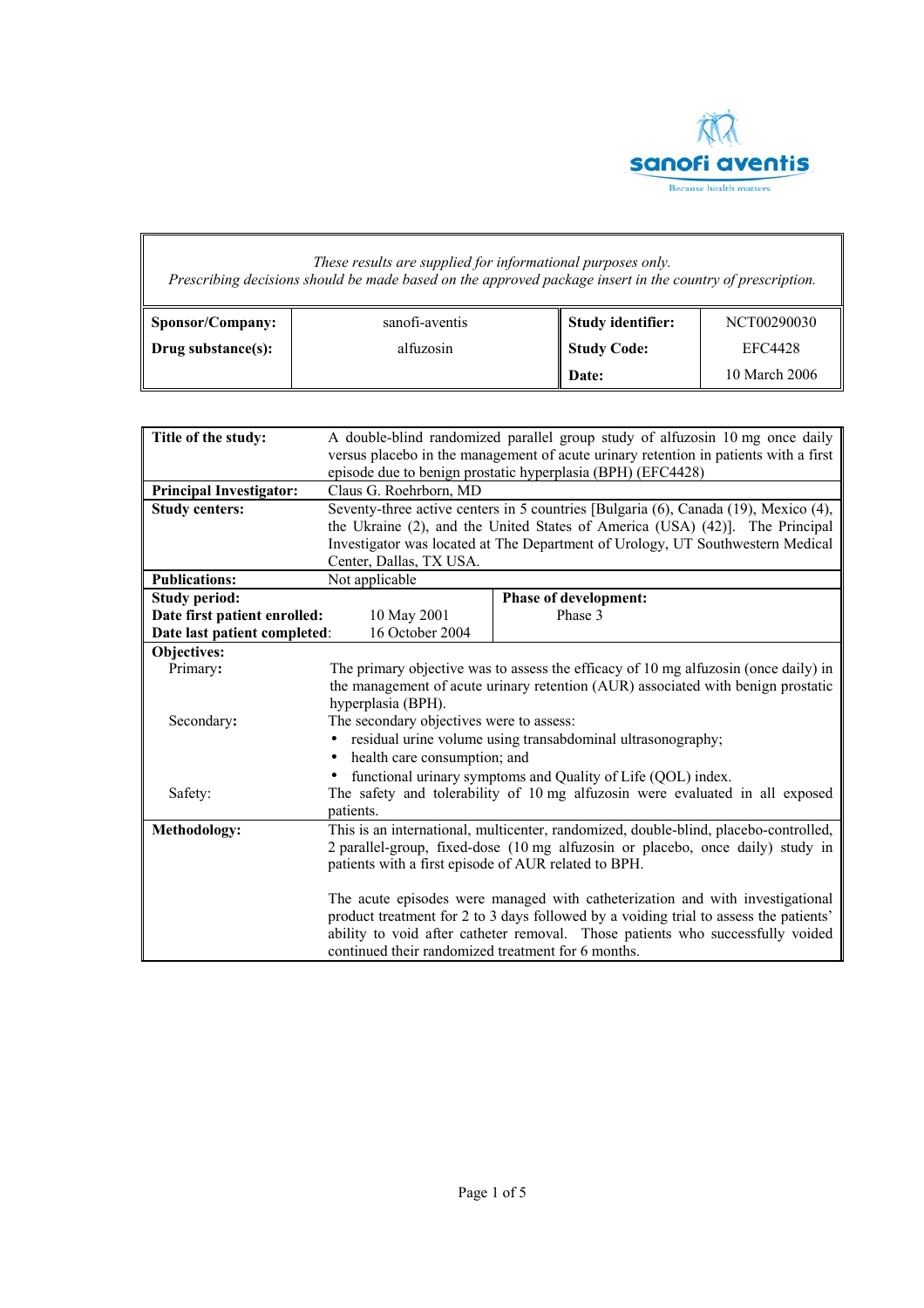| <b>Number of patients:</b>      | Summary of patient analysis populations                                           |         |                   |         |
|---------------------------------|-----------------------------------------------------------------------------------|---------|-------------------|---------|
|                                 | <b>Alfuzosin</b>                                                                  |         |                   |         |
|                                 | <b>Number of patients</b>                                                         | Placebo | $(10 \text{ mg})$ | Overall |
|                                 | Planned <sup>a</sup>                                                              | 200     | 200               | 400     |
|                                 | Planned (adjusted following interim analysis)                                     | 400     | 400               | 800     |
|                                 | Randomized patients                                                               | 396     | 410               | 806     |
|                                 | Exposed patients (safety population)                                              | 393     | 407               | 800     |
|                                 |                                                                                   |         |                   |         |
|                                 | Intent-to-treat (ITT) patients                                                    | 383     | 393               | 776     |
|                                 | ITT patients in the postcatheterization period                                    | 200     | 220               | 420     |
|                                 | a: Adjustment to 800 patients following the interim analysis was planned in the   |         |                   |         |
|                                 | protocol.                                                                         |         |                   |         |
|                                 |                                                                                   |         |                   |         |
| Diagnosis and criteria          | • Males over the age of 50 years presenting with a first episode of painful AUR   |         |                   |         |
| for inclusion:                  | related to BPH;                                                                   |         |                   |         |
|                                 | • Residual urine volume between 500 and 1500 mL at the time of catheterization    |         |                   |         |
| <b>Investigational product:</b> | Alfuzosin                                                                         |         |                   |         |
| Dose:                           | 10 mg tablets (Geomatrix formulation) once daily                                  |         |                   |         |
| Administration:                 | Oral administration immediately following a meal with the first dose within       |         |                   |         |
|                                 | 36 hours after catheterization                                                    |         |                   |         |
| Batch numbers:                  | CL-03485, CL-03488, CL-04678, and CL-06287                                        |         |                   |         |
| Duration of treatment: 6 months | <b>Duration of observation:</b> 180 days $\pm$ 14 days                            |         |                   |         |
| <b>Reference therapy:</b>       | Placebo matching tablet (Geomatrix formulation) once daily                        |         |                   |         |
| Dose:                           | Not applicable                                                                    |         |                   |         |
| Administration:                 | Oral administration immediately following a meal with the first dose within       |         |                   |         |
|                                 | 36 hours after catheterization                                                    |         |                   |         |
| Batch number:                   | CL-03486, CL-04673, and CL06285                                                   |         |                   |         |
| Criteria for evaluation:        |                                                                                   |         |                   |         |
| Efficacy:                       | The primary efficacy endpoint was success in terms of % patients meeting the      |         |                   |         |
|                                 | following 3 criteria:                                                             |         |                   |         |
|                                 | • successful voiding in the initial period (using a voiding trial) and success in |         |                   |         |
|                                 | spontaneous voiding after the voiding trial;                                      |         |                   |         |
|                                 | • no relapse of AUR during the 6-month treatment period; and                      |         |                   |         |
|                                 |                                                                                   |         |                   |         |
|                                 | • no need/indication for surgery during the 6-month treatment period.             |         |                   |         |
|                                 | Secondary assessments included:                                                   |         |                   |         |
|                                 | · residual urine volume;                                                          |         |                   |         |
|                                 | • health care consumption; and                                                    |         |                   |         |
|                                 | • International Prostate Symptom Score (IPSS) and QOL index.                      |         |                   |         |
| Pharmacokinetics:               | Alfuzosin plasma concentrations were assessed.                                    |         |                   |         |
| Safety:                         | Safety was assessed by spontaneously reported adverse events (AEs), vital signs   |         |                   |         |
|                                 | assessments (blood pressure and heart rate), and clinical laboratory tests.       |         |                   |         |
| Pharmacokinetic                 | Blood samples were taken during the acute period at the Day 1 visit (before       |         |                   |         |
| sampling times and              | investigational product intake) and on Day 3/Day 4 (before the catheter was       |         |                   |         |
| bioanalytical methods:          | removed).                                                                         |         |                   |         |
|                                 |                                                                                   |         |                   |         |
|                                 | Alfuzosin plasma concentrations were determined using a validated high            |         |                   |         |
|                                 | performance liquid chromatography method with fluorometric detection. The limit   |         |                   |         |
|                                 | of quantification was 0.5 ng/mL.                                                  |         |                   |         |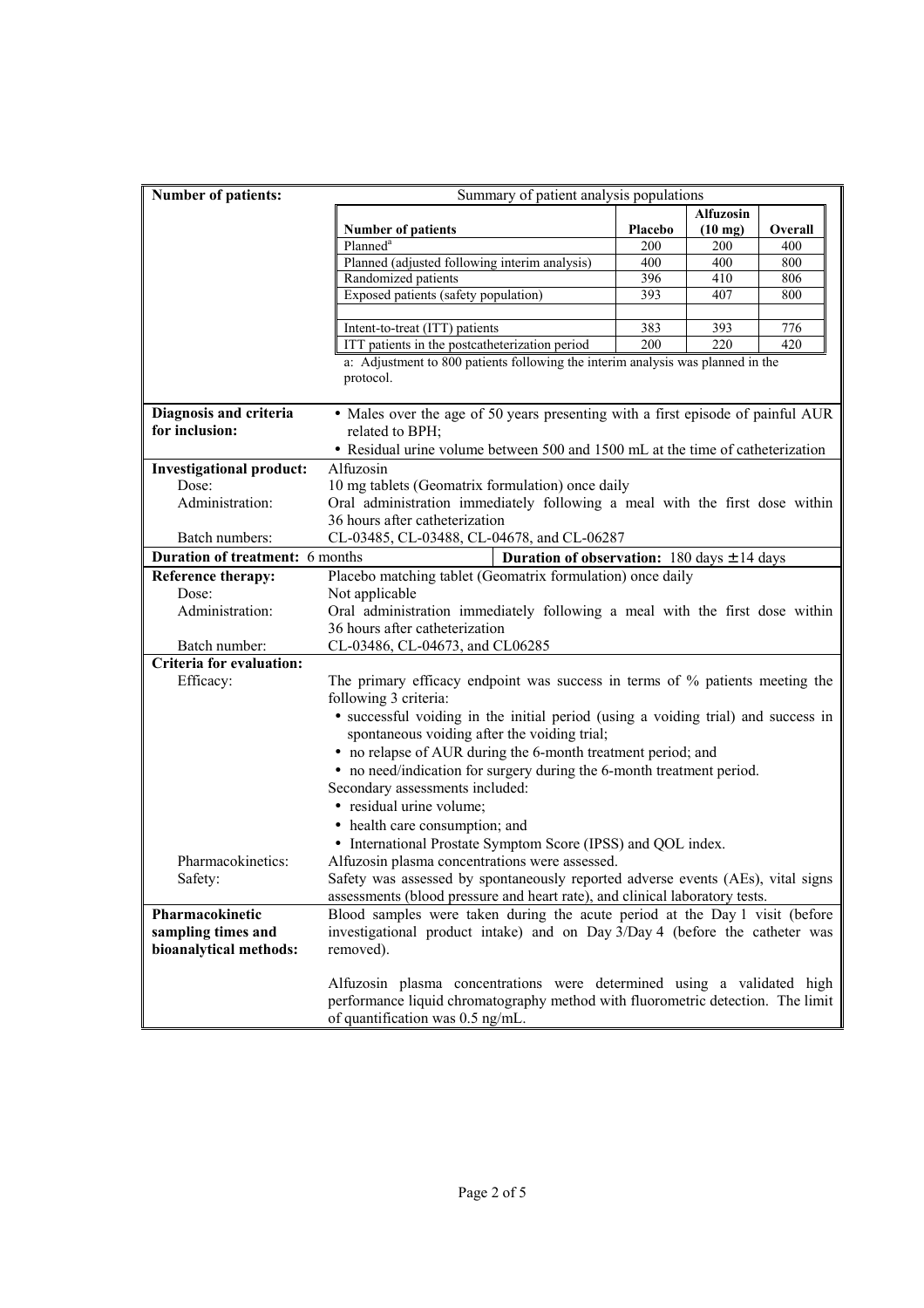| <b>Statistical methods:</b> | The primary efficacy analyses were performed on the intent-to-treat (ITT)<br>population at Month 6. The ITT population consisted of randomized patients with<br>a successful voiding trial at the Day 4/Day 5 visit and who received at least 2<br>doses of investigational product.<br>The safety population consisted of all randomized patients who were exposed to at<br>least 1 dose of double-blind investigational product.                                                                                    |
|-----------------------------|-----------------------------------------------------------------------------------------------------------------------------------------------------------------------------------------------------------------------------------------------------------------------------------------------------------------------------------------------------------------------------------------------------------------------------------------------------------------------------------------------------------------------|
| Efficacy:                   | The primary efficacy criterion was the time to failure (in days) measured as the<br>time elapsed between the date of the Day 1 visit and the exact date of failure.<br>Failure was defined as the earliest occurrence of 1 of the following events: failure<br>in voiding, relapse of AUR, or the need/indication for surgery.                                                                                                                                                                                        |
|                             | The primary efficacy endpoint was success in terms of the percentage of patients<br>without AUR with or without surgery [Kaplan-Meier (KM) survival analysis] at<br>the theoretical date of Month 6 (date of the Day 1 visit + 180 days).<br>The<br>differences of KM survival rates are provided with 99.9% confidence intervals<br>(CIs) and associated p-values. In addition, the estimate of the hazard ratios with<br>99.9% CIs and the p-values of the log-rank test comparing survival curves are<br>provided. |
|                             | The same analyses were performed for the primary criterion at Month 6, the<br>catheterization period, and for Months 1 and 3. Incidence rates of failure at each<br>endpoint were calculated and compared between groups using a Chi-square test.<br>This is also provided for the catheterization period analysis for failure rate at the<br>Day 4/Day 5 visit (voiding trial failure and spontaneous voiding failure).                                                                                              |
| Safety:                     | All AEs were coded using the Medical Dictionary for Regulatory Activities<br>(MedDRA; Version 7.0). Treatment-emergent adverse events (TEAEs) were<br>defined as AEs that occurred during double-blind study treatment exposure or<br>within 5 half-lives (2 days) following the last double-blind investigational product<br>intake. TEAEs were analyzed by system organ class (SOC) and preferred term<br>(PT).                                                                                                     |
|                             | Summary statistics of raw values at baseline and of changes from baseline, at each<br>visit and at the endpoint, are provided by treatment group for the study period, for<br>the catheterization period (baseline, the Day 3/Day 4 visit, and the endpoint), and<br>for the postcatheterization period for clinical laboratory evaluations and vital signs.<br>Counts of postbaseline potentially clinically significant abnormalities (PCSAs) are<br>also provided.                                                 |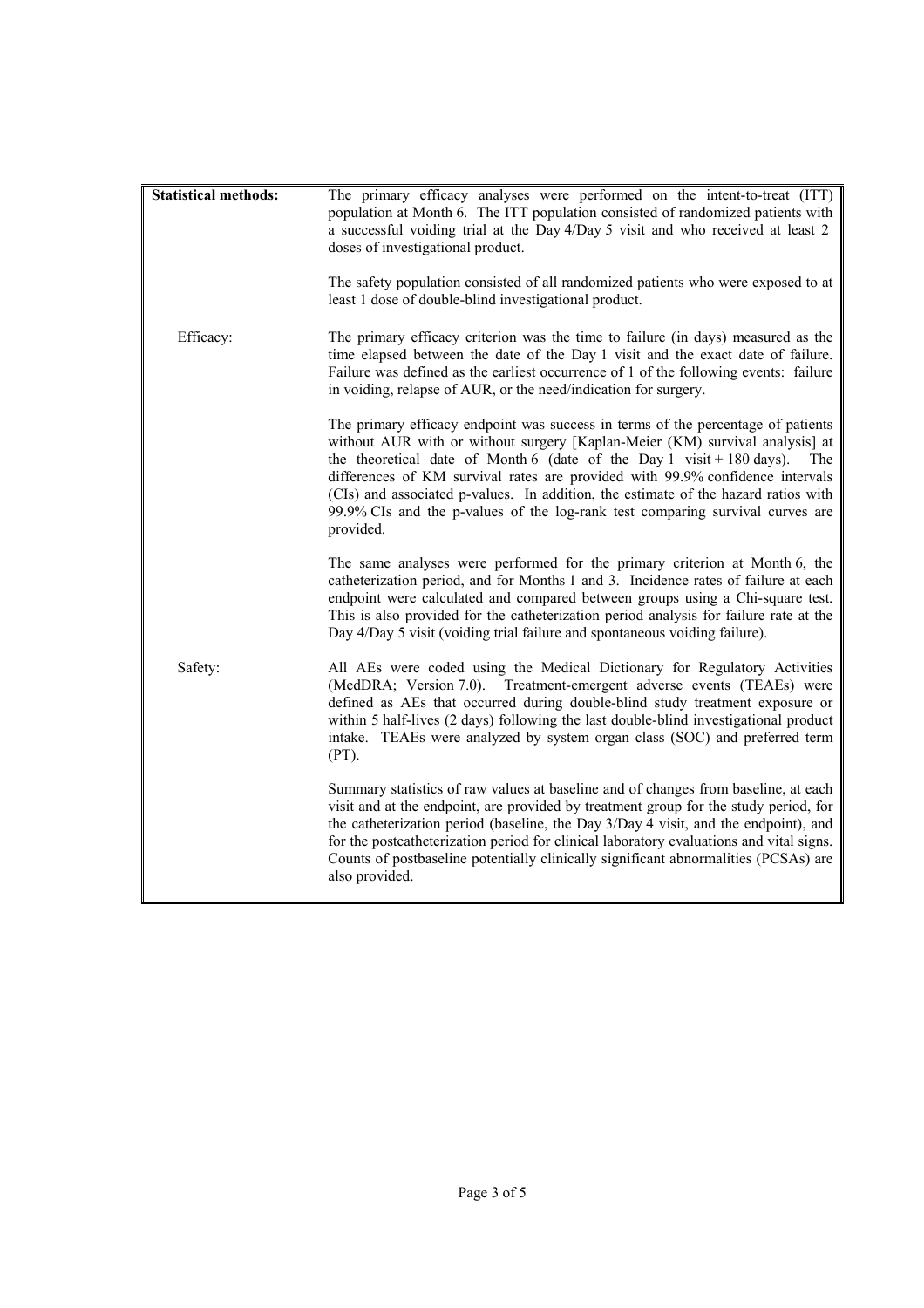## **Summary:**

Efficacy results: At 6 months, the success rate was 43.5% for alfuzosin-treated patients and 39.7% for placebo-treated patients (% patients without failure; Kaplan Meier analysis; ITT population) indicating a better, although not statistically significant, result for alfuzosin [∆ 3.8%; 99% CI (-8.0%; 15.6%)].

> Summary of the percentage of patients without AUR, with or without surgery, (KM survival analysis) at Month 6 (Day 180) - ITT population

|                                                   | Placebo                | <b>Alfuzosin</b><br>10 <sub>mg</sub> |  |
|---------------------------------------------------|------------------------|--------------------------------------|--|
|                                                   | n(%)                   | n(%)                                 |  |
| Total number of patients                          | (100)<br>383           | 393<br>(100)                         |  |
| Number of patients with failure between D1 and M6 | (59.5)<br>228          | 219<br>(55.7)                        |  |
| Survival rate at M6 $(\% )$                       | 39.7%                  | 43.5%                                |  |
| Difference between survival rate [99.9% CI]       | $3.8\%$ [-8.0%; 15.6%] |                                      |  |
| Hazard ratio (Survival rate)                      | $1.11$ [0.80; 1.53]    |                                      |  |
| Hazard ratio (Log-rank test)                      | $1.12$ [0.82; 1.53]    |                                      |  |
| p-value (Survival rate)                           | 0.28991                |                                      |  |
| p-value (Log-rank test)                           | 0.2439                 |                                      |  |

 Summary of failures during the study (Day 1 to Day 180/Month 6) - ITT population

|                                                   | Placebo<br>n(%) |        | <b>Alfuzosin</b><br>$(10 \text{ mg})$<br>n(%) |        |
|---------------------------------------------------|-----------------|--------|-----------------------------------------------|--------|
| Total number of patients                          | 383             | (100)  | 393                                           | (100)  |
| <b>Total Failures</b>                             | 228             | (59.5) | 219                                           | (55.7) |
| Failure in voiding                                | 173             | (45.2) | 164                                           | (41.7) |
| AUR relapse only                                  |                 | (1.3)  |                                               | (1.0)  |
| AUR relapse following by a need for surgery       | 18              | (4.7)  | 17                                            | (4.3)  |
| Need for surgery only                             |                 | (1.8)  |                                               | (2.3)  |
| AUR relapse and need for surgery at the same time | 25              | (6.5)  | 25                                            | (6.4)  |

 During the different phases of the trial, the most marked difference in success rates between the treatment groups, in favor of alfuzosin, were observed for the first month of treatment {52.2% for alfuzosin-treated patients compared with 46.9% for placebo-treated patients  $[\Delta 5.3\%; 99\% \text{ CI } (-6.6\%; 17.1\%)]$ . The outcome of the acute voiding trial phase was also in favor of alfuzosin with 58.3% alfuzosintreated patients successfully treated vs 54.8% of placebo-treated patients.